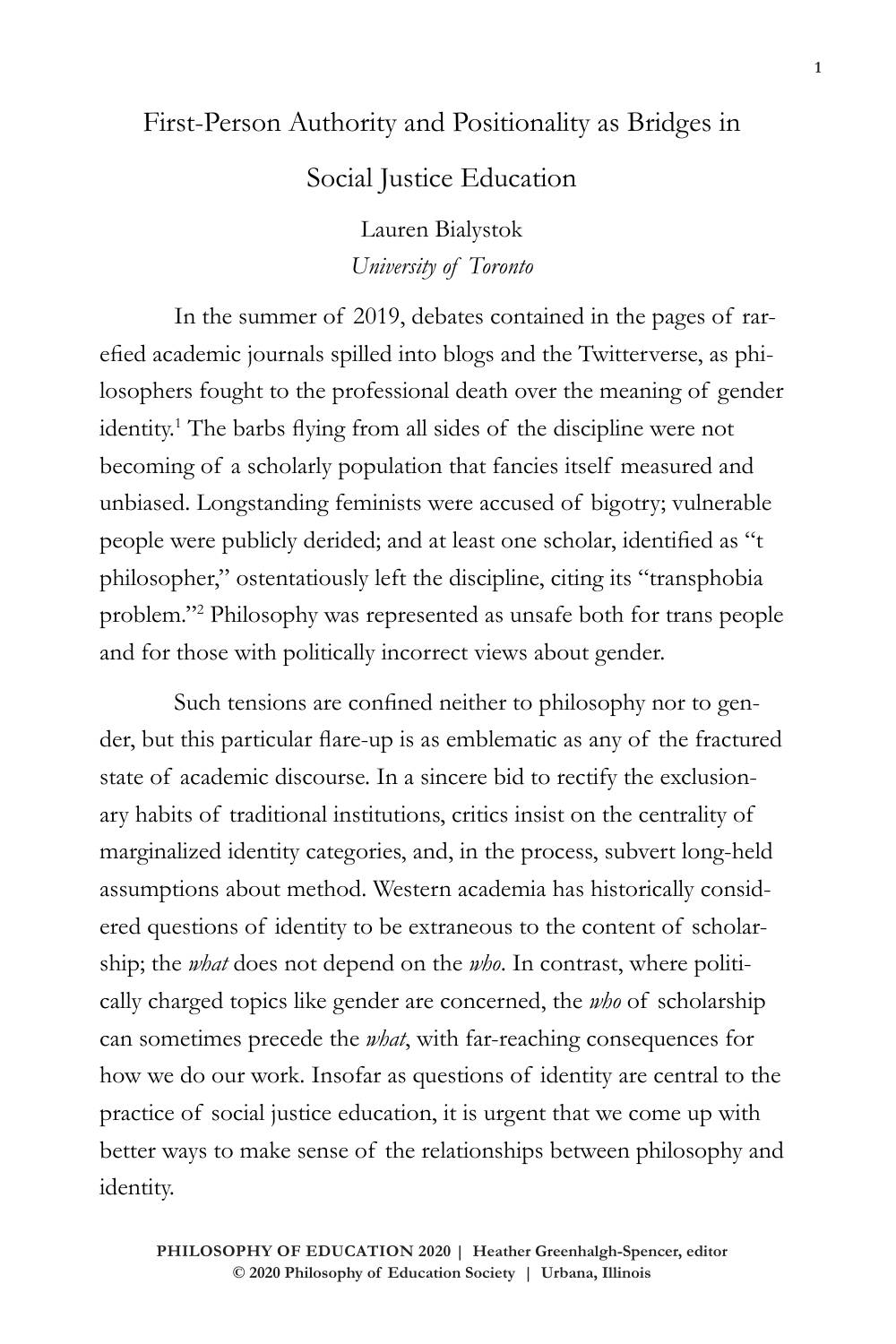Philosophy has been embarrassingly slow to diversify as a discipline, but methodological collisions are well underway, as seen in last summer's gender wars. The disconnections are profound and, for some people, such as "t philosopher," unbridgeable. At stake here are two nested bridges: there is the bridge (or lack thereof) between different academic methods, and there is the bridge (or lack thereof) between people with certain identities and people without. In this paper I examine two practices that are intended to create a bridge of the second type. But first I contextualize them with reference to the diversification of philosophical method. The relationship between method and identity underlies many disciplinary tensions and provides a lens for understanding what divides us.

#### METHOD AND IDENTITY

Analytic philosophy has for much of its history treated persons in maddeningly impersonal terms.<sup>3</sup> Long before Rawls posited his famous "veil of ignorance," modern philosophers were in the business of making sweeping claims about identity as a category over large and disparate (and often totally unspecified) samples. The nature of this approach is that philosophers often seek to secure conceptual ideas about identity that are irreducible, even blind, to their own subjective experiences, even as they inevitably consult their own phenomenology of selfhood to draw conclusions about the nature of identity.<sup>4</sup> This is, in short, what analytic philosophy does, and it is arguably the discipline's best contribution as well as its most glaring weakness. We need conceptual tools to make sense of patterns and categories, to challenge ad hoc determinations, and to probe our unreflective intuitions about the most fundamental topics. But the method entails exclusions and contradictions, takes lived realities out of context, and prioritizes privileged standpoints over other ways of thinking. Noted African-Ameri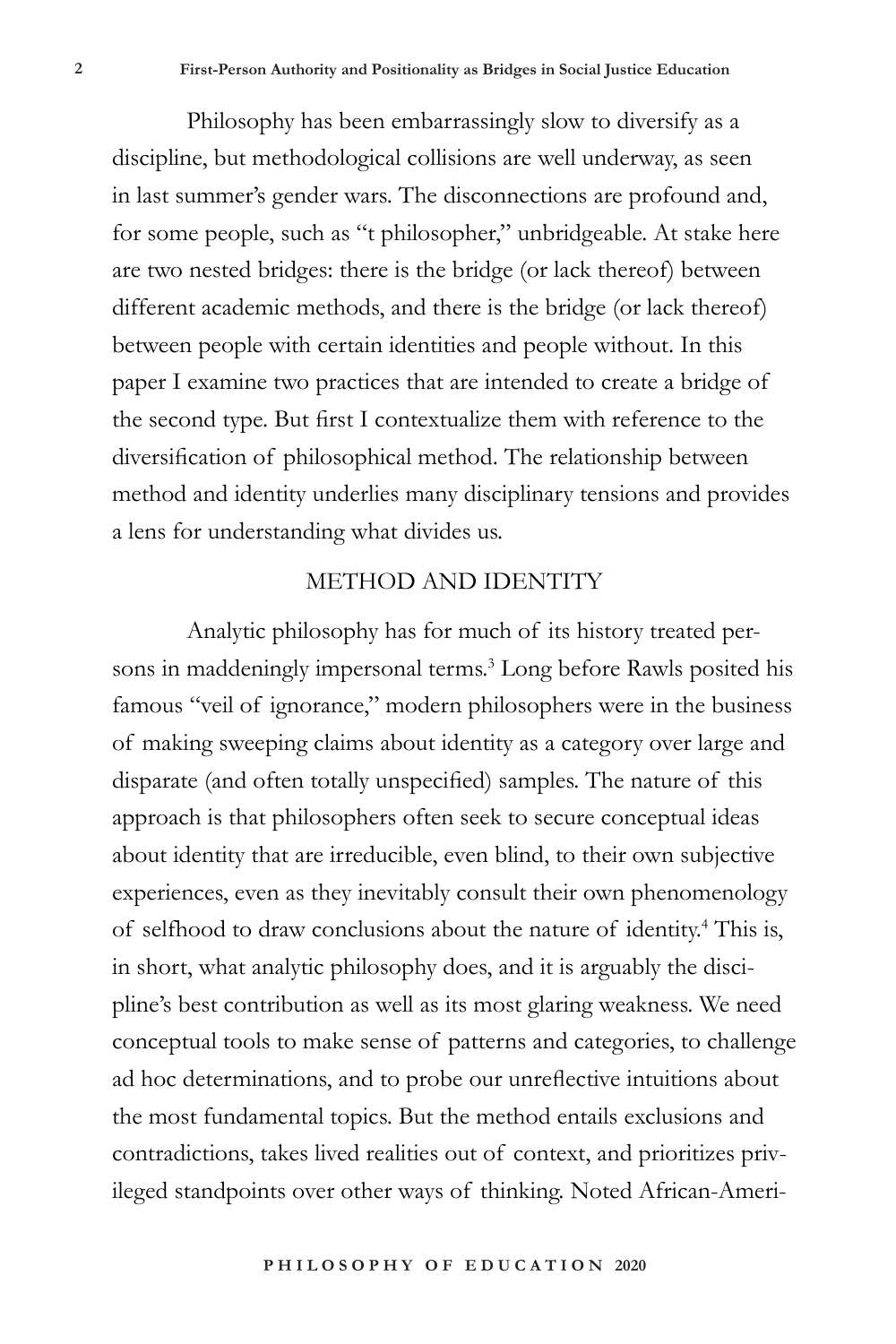can philosopher George Yancy contends, "As a black male in the United States, to do philosophy in the abstract would be to deny the reality of my own existence."<sup>5</sup> He implies that abstraction is both a form of self-effacement and a professional expectation. When scholars working on gender, race, and other social identities position themselves as philosophers, they risk being criticized for putting a political cart before a metaphysical horse.

Meanwhile, rapidly progressing discourses and standards of political "woke"-ness in other areas of scholarship demand their own methodological fidelity. For convenience, I will refer to these areas of philosophy and neighboring disciplines, which proceed from more substantive political commitments, as "critical theory." When scholars working in these areas are perceived to waffle on the relevance of identity, or to apply abstract thinking too fastidiously or too open-endedly, they may be slammed as uncritical. Truly open-ended inquiry into, say, institutional racism, is anathema within some progressive studies, or at least so obvious as to be a waste of scholarly effort. Holding such phenomena to be unquestionable dogma is, in turn, anathema to more traditional schools of philosophy.

Roughly speaking, then, the methods of analytic philosophy and those of critical theory have been defined in opposition to each other. If analytic philosophy approaches method in the first instance by bracketing its own identity, aiming for generic knowledge that transcends the particular conditions under which it was acquired, critical theory forefronts the identity of the inquirer, assuming a necessary correlation between epistemic authority and subjective location. Analytic philosophy's signature is its (supposedly neutral) method. On this paradigm, when philosophy is done well, the identity of the philosopher should be close to irrelevant. Critical theory's method is different.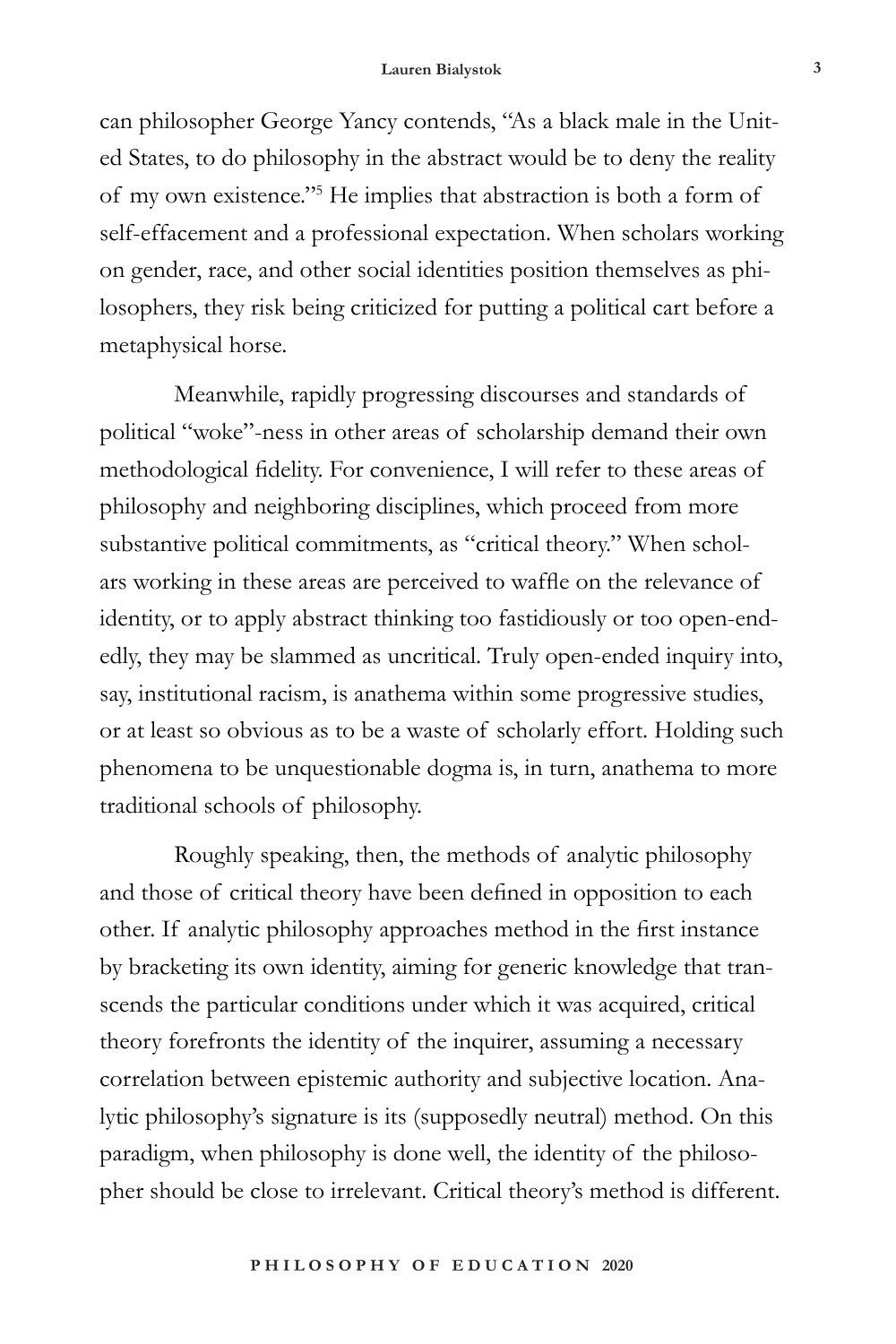On this approach, the identity of the scholar is the non-negotiable bias that conditions a subjective inquiry. An inquiry that erases the scholar's identity is irrelevant, or even harmful, by these standards.

It is not difficult to see how the purportedly neutral method of analytic philosophy goes wrong when extrapolated to other people's identities. Eminent trans philosopher Talia Mae Bettcher laments:

> I'm afraid there's a tendency among some philosophers to suppose that philosophical investigations into race, gender, disability, trans issues, and so forth are no different methodologically from investigations into the question whether tables really exist. One difference, however, is that while tables aren't part of the philosophical conversation, trans people, disabled people, people of color, *are* part of the conversation. 6

Bettcher's table analogy helpfully crystallizes the uniqueness of identity among philosophical topics. When the *what* is actually a *who,* the identity of a philosopher necessarily enters the inquiry. Importantly, however, it cannot supplant the *what* and still call itself philosophy.7 We need to find ways of incorporating identity into philosophy without calling a moratorium on sensitive topics.

 In the rest of this paper I will focus on two epistemic postures that have been widely adopted in certain academic spaces with the intent of incorporating identity into method. First-Person Authority is a stance that recognizes someone as an epistemic authority in virtue of their identity. Positionality, as I will use the term here, is the stance of disavowing one's authority by identifying oneself outside specified classes of marginalized people.8 These approaches acknowledge, in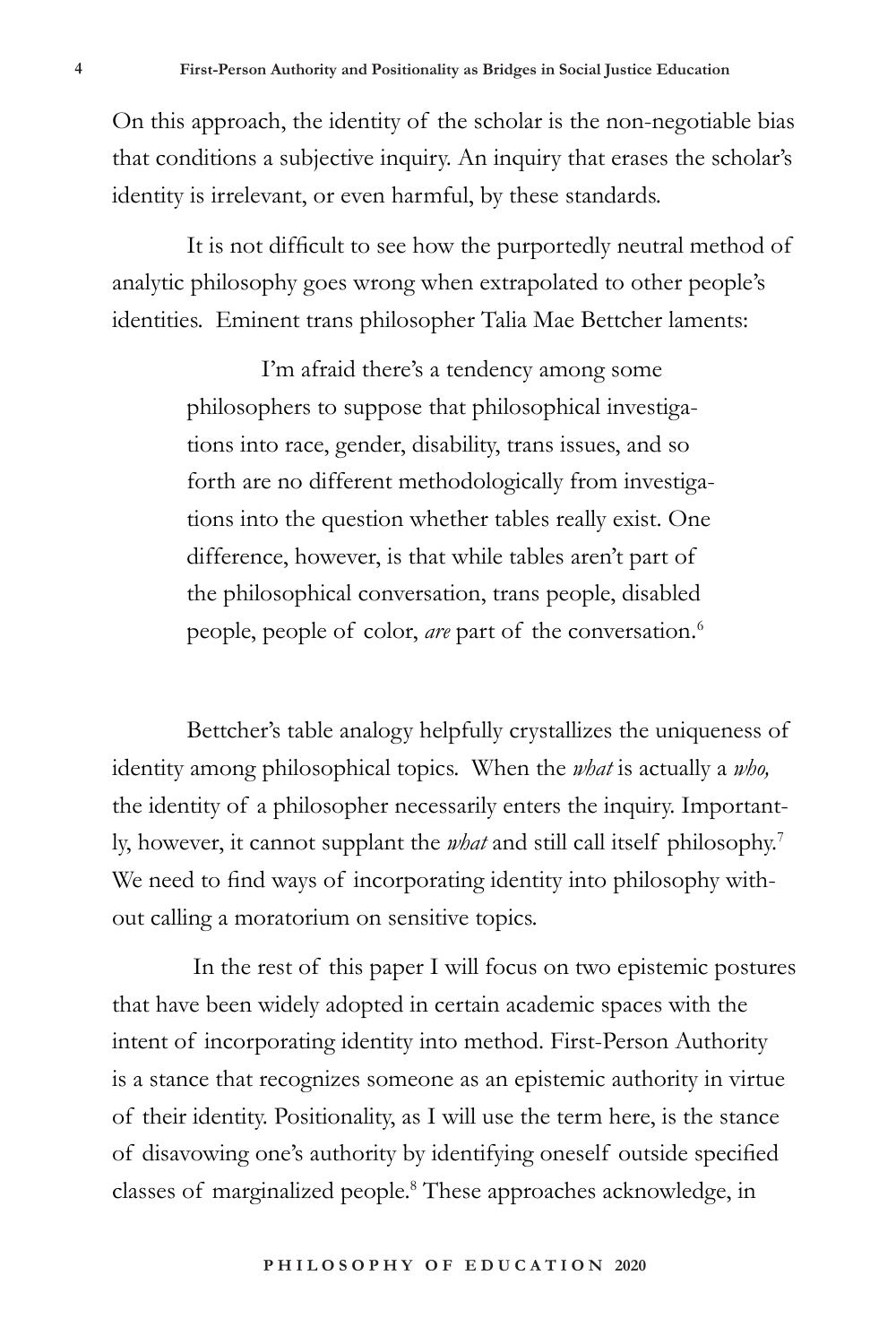a way that classical analytic philosophy often does not, the reality of power imbalances and the impossibility of universal objective knowledge. To this extent, they help to bridge the distance between participants in an academic setting or between an author and their audience, which may both be regarded as legitimate goals of social justice education. I will argue, however, that a narrow focus on the identity of particular academic players, or a reductive approach to identity as a series of social positionalities, both risks obscuring the larger philosophical issues at play and limits opportunities for meaningful learning.

### FIRST-PERSON AUTHORITY

What kind of knowledge comes from identity? The idea that identity translates into certain forms of epistemic privilege seems to proceed from the assumption that self-knowledge is unassailable in ways that other types of knowledge generally cannot be. Intuitively, I am the authority on myself, and even when my self-knowledge may be imperfect, I can be presumed to know things about myself better than others do. Philosophers distinguish several kinds of self-knowledge, all of which may succumb to epistemic doubt.<sup>9</sup> While it may be true that some knowledge appears to be acquired through introspection that is by definition inaccessible to others, many claims about ourselves are falsifiable by those who know us, and even those who don't. For example, empirical research and psychoanalytic theory suggest that our conscious beliefs about ourselves may be at odds with other processes that occur without our awareness.<sup>10</sup> The only type of self-knowledge that seems immune to such counter-evidence is the knowledge of phenomenal states, that is, the conscious awareness of some perception, belief, or sensation.<sup>11</sup>

First-Person Authority (FPA) is used by both analytic philosophers and people in equity-oriented fields to refer, roughly, to knowl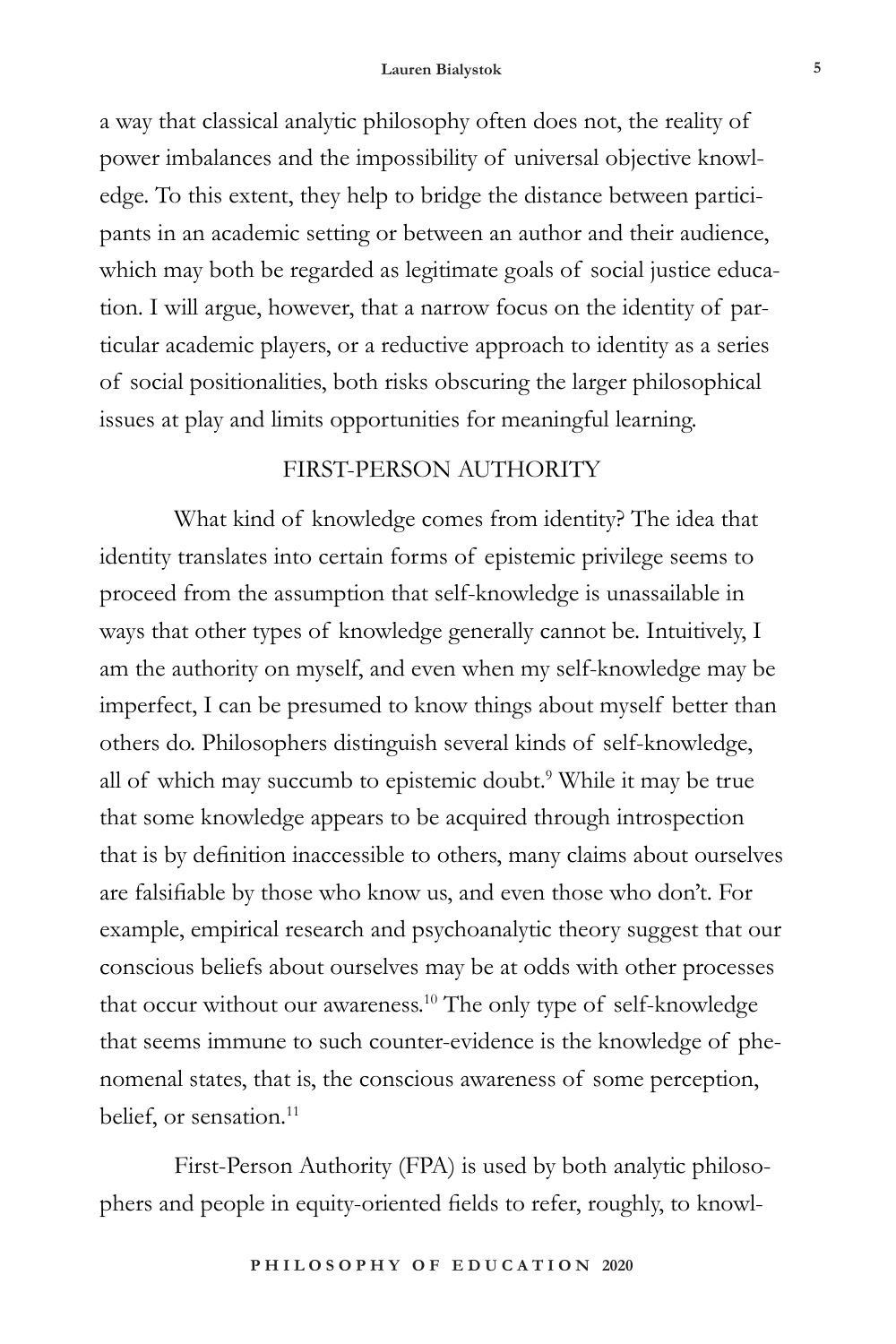edge of things about ourselves that are unfalsifiable by others. To take a familiar, if vexatious, example: a trans person experiences a sense of gender interiority that can only be attested to through first-person knowledge of mental states. There is no evidence, physical or otherwise, that a second person could use to overrule the trans person's declaration of who they are. Actually, this is true for all gender identities; but trans people have been systematically doubted because of the misalignment between their gender identity and the cues typically used to sort others by gender. The respect due to gender minorities requires valuing their FPA over our default judgments about human kinds.

This is not to say, however, that people have a kind of godlike, voluntaristic ability to categorize themselves into identities, or kinds of people. Ian Hacking argues that, while some types of human experiences have always existed, each era and culture offers an incomplete slate of "ways" to "be a person, to experience oneself, to live in society."<sup>12</sup> We interpret our sensations, beliefs and perceptions according to the available accounts of what people are like—according to ideas about identity. "Trans" identity emerged at a certain point in the West as a "kind of person," complete with definitions and diagnostic criteria. These classifications interact with the subjects they purport to describe, creating what Hacking calls the "looping effect."13 For example, many trans people, in order to access medical support, have had to recount their identities in the terms dictated by gatekeeping institutions, as in, *I've always known since I was a little [blank] that I was actually a [blank].*<sup>14</sup> While trans people on some definition have always existed, "trans person" is precisely one of the "kinds" that Hacking describes as "a moving target." The explosive controversies we've seen in recent years can be understood in part as a result of shifting cultural norms about what constitutes a gendered "kind."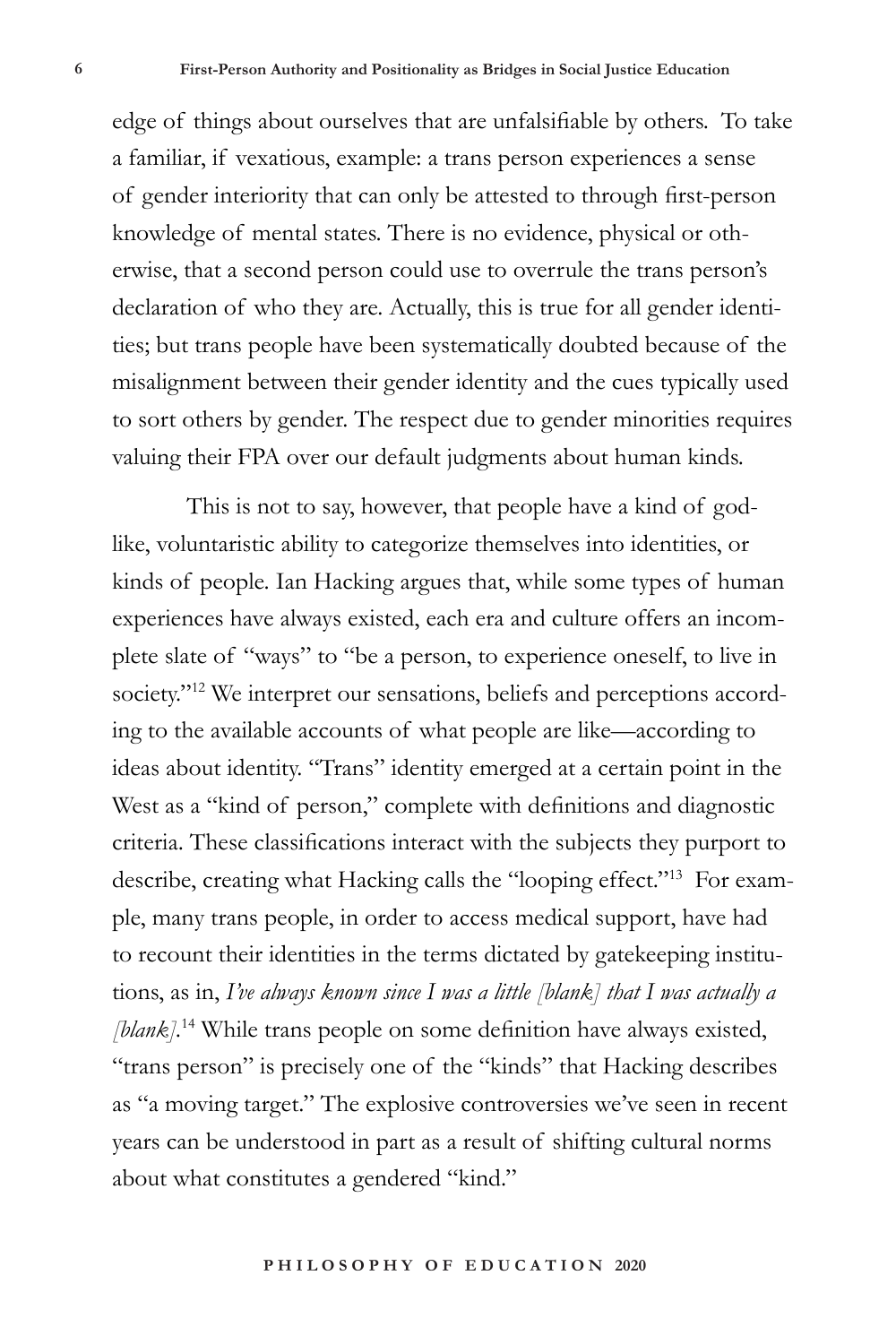Those who find themselves in marginal identity categories are often subject to "testimonial injustice," a term that has entered the philosophical lexicon to denote injustice that is committed against someone in her capacity as a knower.<sup>15</sup> While FPA attributes epistemic credibility to someone on the basis of their perceived or reported identity, in situations of testimonial injustice, a person's identity or perceived identity is used to discredit her as a reliable source of knowledge on a topic.16 We can see FPA as a kind of overcompensation for testimonial injustice: a person with FPA is given *extra* credibility on a given topic *because* of her membership in a marginalized identity group. Ironically, the same individuals who may have FPA in one setting because of their identities may be more subject to epistemic injustice in other settings on account of them. Both attitudes may issue from people's bewilderment over proliferation and changing borders of identity categories.

But if membership in an identity group is contestable, and if FPA can only apply to the internal states of one unique person, it remains unclear how belonging to a marginalized group necessarily confers epistemic advantage on topics that exceed the autobiographical. Where does my knowledge of myself end and my knowledge of the world begin? Critical methods often emphasize the role of "lived experience," which may be seen as a kind of interface between the self and all that is external to it. It is true that, because people are treated differently on the basis of their identities, and because some identities involve deeply intimate aspects of life, our identities to a great extent condition our experiences. But experience is not the same as "knowledge" either. Rather than constituting an objective piece of evidence, "experience is at once always already an interpretation and something that needs to be interpreted."17 Reifying experience, like identity, as a straightforward source of epistemic advantage risks flattening out the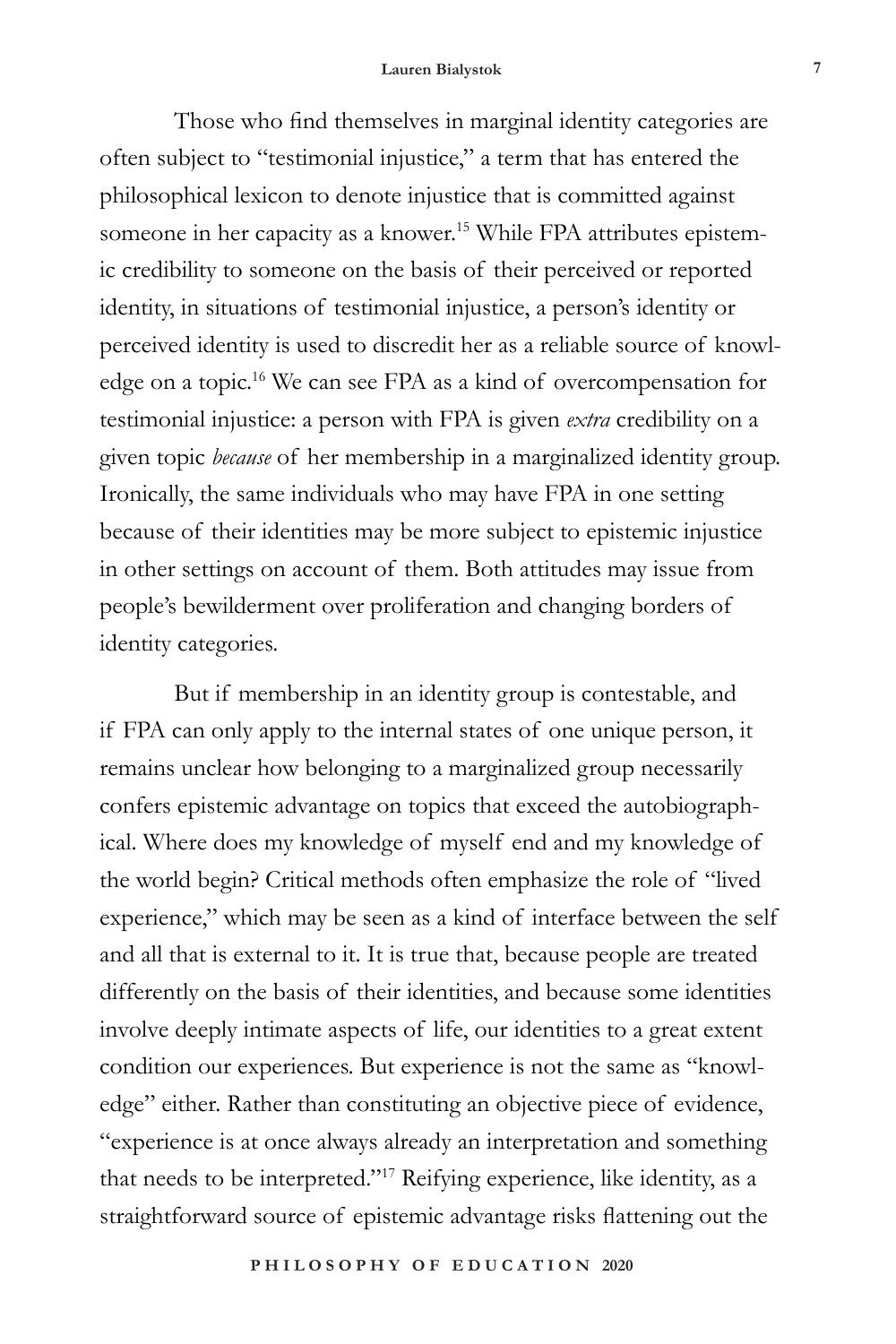important questions about power and social epistemology that they are supposed to open up.

We must therefore retain some distinction between the authority to *say who one is* and the authority to be regarded as an expert on other people with the same putative identity, as well as on an assortment of loosely related topics. Bettcher's ethical-existential interpretation of FPA provides a guideline for distinguishing between knowledge of specific trans people's identities and inquiry into gender in general. This kind of FPA is not meant to stake a metaphysical claim that can be pursued as a line of argument in philosophical debates about gender. Rather, it "[answers] the question, 'Who am I? . . . What am I about? What do I stand for? What do I care about the most?'"18 It helps to explain the importance of honoring people's self-understandings as persons of a certain kind, even while we may disagree over the inclusion criteria for that kind. On this interpretation, FPA does not dissolve epistemic questions about how to acquire or confirm knowledge of the metaphysics of gender, nor does it turn all trans people into gender theorists; but it provides a *prima facie* reason to treat trans people as the people they say they are.

The conceit of (some) modern philosophers that identity can be understood from a neutral subject position fails to make sense of identities that are by definition opaque to others or are predicated, like all marginalized identities, on the ignorance and indifference of those with more power. But knowledge about gender, race, or any other topic cannot be unassailable in the same way as one's own self-understanding as a person. Asserting authority over categories of identity elides the massive individual variation among people for whom one does not and cannot speak. There remains in all cases a gap between one's own identity and one's knowledge of identity. It is not clear that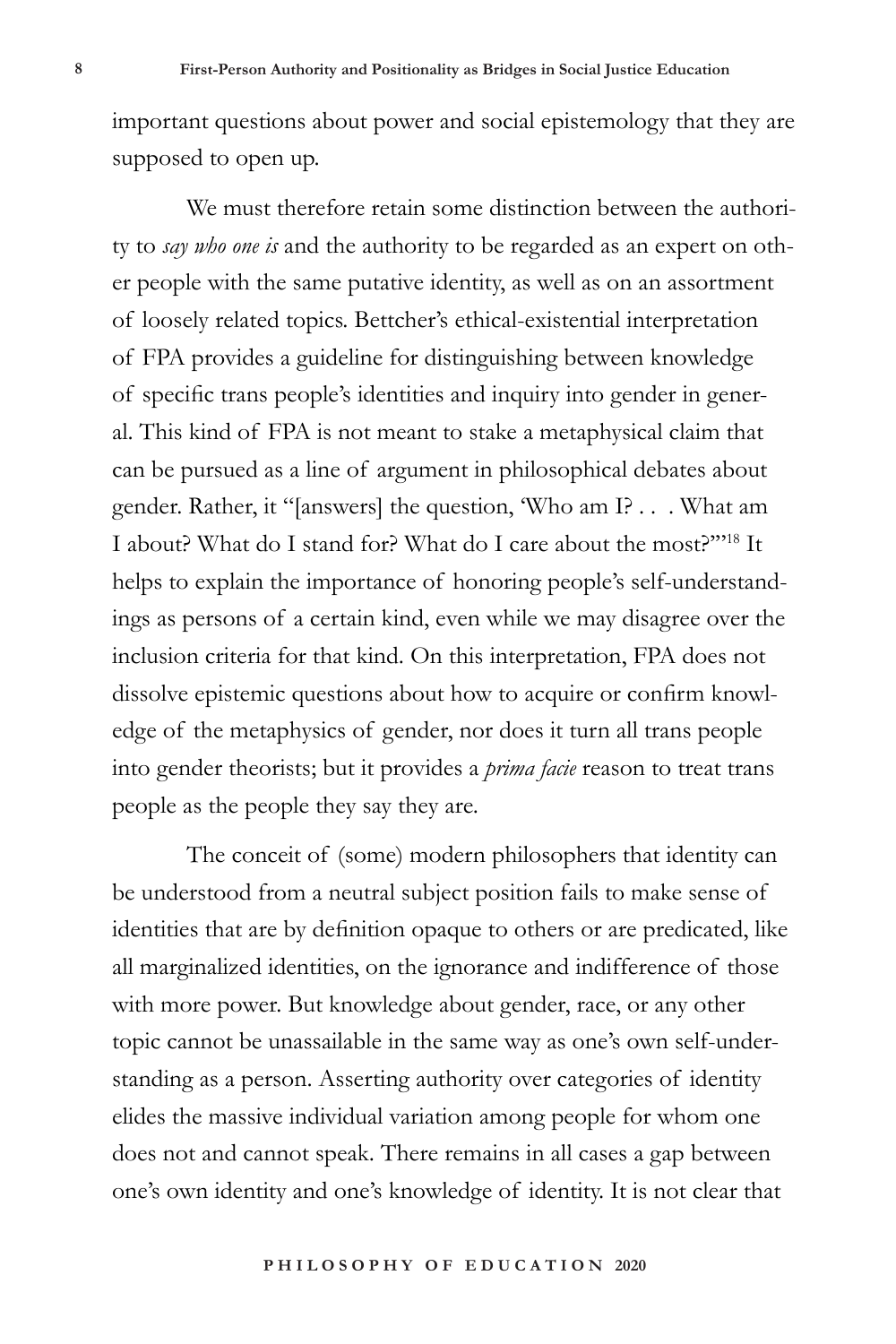this gap can, or ought to, be bridged.

# POSITIONALITY

Insofar as FPA or evidence of lived experience is thought to constitute a kind of epistemic advantage in discussing certain topics, then declaring a lack of these credentials is the virtue-signalling expected of the rest of us. Not only when we talk about identity, but increasingly, when we talk about anything even vaguely political, we declare a *lack* of FPA where appropriate as well as FPA.<sup>19</sup> This form of "positioning" is especially incumbent on those of us who have, or are perceived to have, inordinate social privilege. It can be a useful means of communicating self-awareness in a context where the background conditions of unequal power are an exhausting, even prohibitive, hurdle for some people to even participate in an educational setting. Yet, as I shall argue, it is generally understood too narrowly and can be called in as a proxy for the deeper philosophical work that we ought to do.

In many corners of education today, a certain type of comment is invariably prefaced with, "As a white person, I. . . . . . 20 Such declarations may be sincere attempts to further anti-racist causes, which accumulate into a species of peer pressure: being the only white person in a room to eschew the practice begins to look suspiciously like *opposing* anti-racism. Yet, beyond rhetorically distancing myself from racists, it is unclear what is accomplished by announcing my whiteness, especially absent further information about ethnic identity or family history. I seek to signal my awareness of white privilege and allude to some fuzzy limits on what I may know about race or racial oppression. It is true that, in so doing, I may help to create a bridge between myself and those for whom racial identity is a genuine barrier to academic participation. But this gesture—especially when executed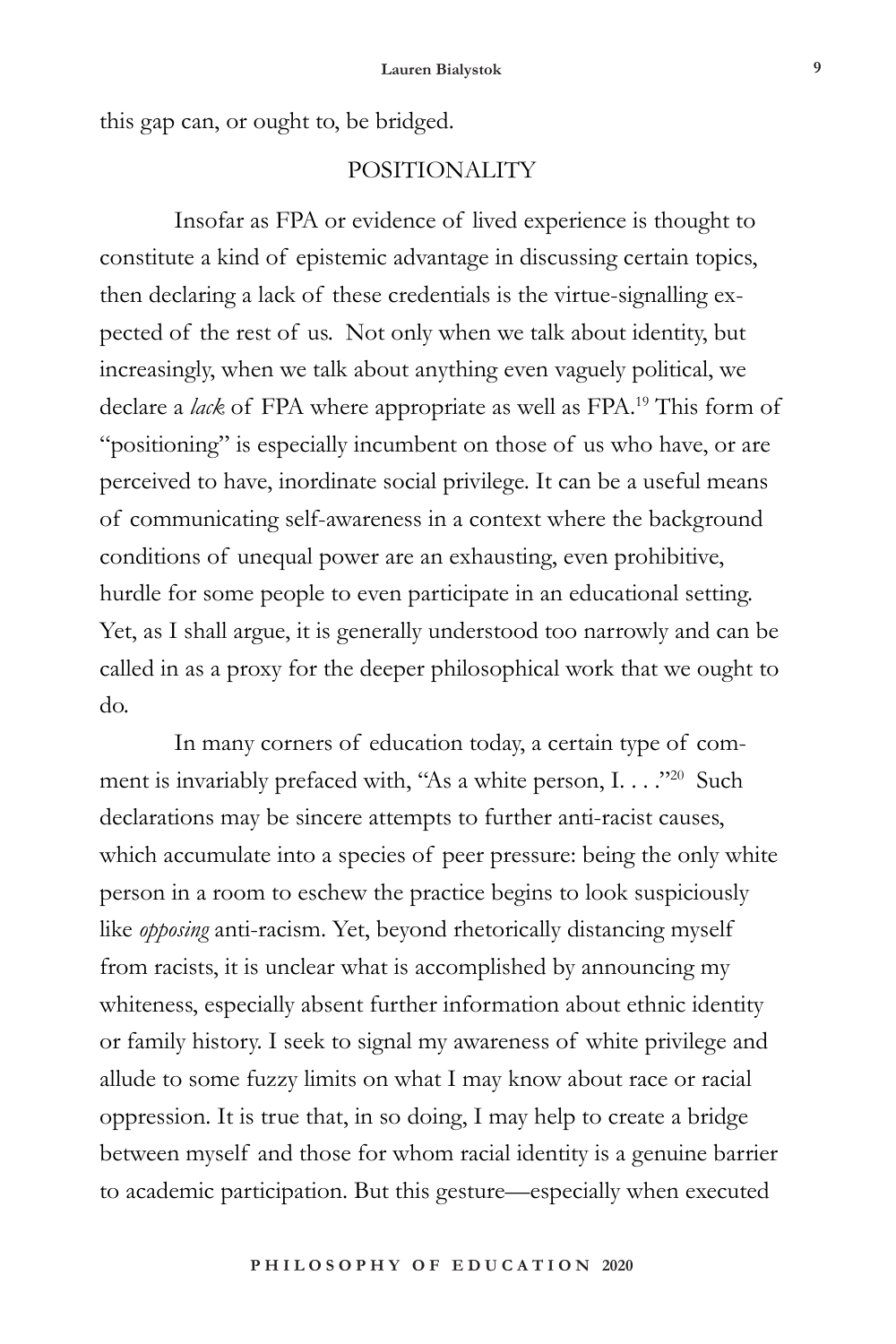in a pro-forma way, by rattling off a growing list of social positionalities and forms of privilege—threatens to make a mockery of the whole project.<sup>21</sup> It trivializes the complexity and suffering of people I am not, as though a quick caveat at the beginning of a discussion could substitute for all my known unknowns, for any suffering in which I have been complicit or from which I inadvertently benefit. It re-centres *me* and my virtue as the focal topic. In its worst form, racially and socioeconomically homogenous groups of academics perform such rituals in a way that feels self-congratulatory, not to mention hypocritical, when there is no one there to challenge them, and without pursuing the requisite institutional change to ensure that problems of racial inequality are actually remedied.

We can see similar concerns about the limits of self-identification in pronoun checks, a practise that has rapidly gained tremendous currency in academic gatherings. The goal of the exercise is to promote recognition of and safety for gender minorities. Unfortunately, the pronoun tour of a classroom can have the effect of outing one of those members who is not prepared to be outed, or whose gender identity is perhaps under construction (see: moving targets), thereby defeating its own purpose. In some cases, there are no members who use pronouns other than ones correlating to their birth-assigned sex and current gender presentation, prompting the whole exercise to be called into question by the already-skeptical. Moreover, without a meaningful discussion or lesson about gender diversity, the ritual may bewilder the uninitiated and accomplish little more than shame them for not already having been educated about the function of pronouns before their arrival.

 Rather than compulsory pronoun checks, the onus should be on cisgender people who are familiar with gender issues to volunteer their pronouns as a signal of allyship. Still, there are those who proudly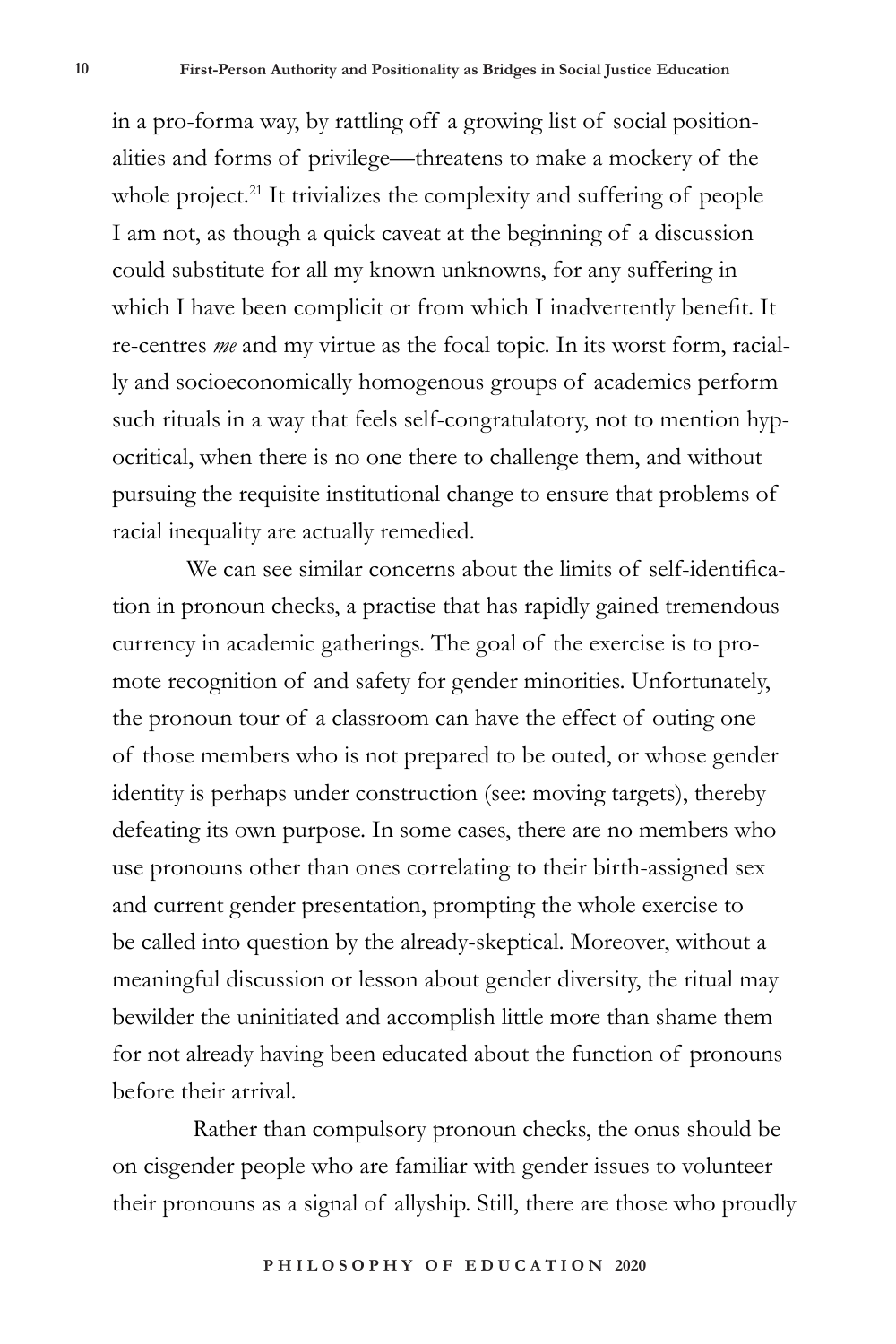#### **Lauren Bialystok 11**

follow the convention of stating their pronouns at the beginning of some gathering, only to later utter some unfortunate ignorant or offensive comment about gender-variant people. The learning of the ritual has arguably replaced the learning of the social justice education that it is intended to precede. As a white, cisgender person who has been inducted into some contemporary norms of social justice education, I know that I am supposed to label myself as white and cisgender. But what else do I know, or not know, which may be relevant to the well-being of my peers and others?

The pronoun exercise, like other acts of self-positioning, quickly communicates some vaguely shared political agenda, or at least awareness of local conventions, but threatens to collapse questions of identity and social justice into pat conclusions. There are countless forms of oppression or exclusion that could operate in any given room, yet not be in need of explicit recognition, or not be associated with a convenient marker, such as a pronoun. The goal has to be educating people about identity-based oppression, especially when it affects the purposes for which a group has come together. Coerced statements of positionality are at best an indirect and impartial route to this end.

Self-positioning has also shown up in forms of printed scholarship, where authors tell the reader how they identify at the outset, as though to give the reader a roadmap for how to interpret what follows*.*  The implication is that we ought to calibrate our credence for their argument in some proportion to the author's membership in relevant identity categories. The *who* is a limiting condition on the *what.* In some cases particular scholars may be shut out of a discussion because their identity deprives them of a legitimate motive for pursuing a topic; "because it is philosophically interesting and politically important" is apparently insufficient.<sup>22</sup> Yet, if a white cisgender scholar can say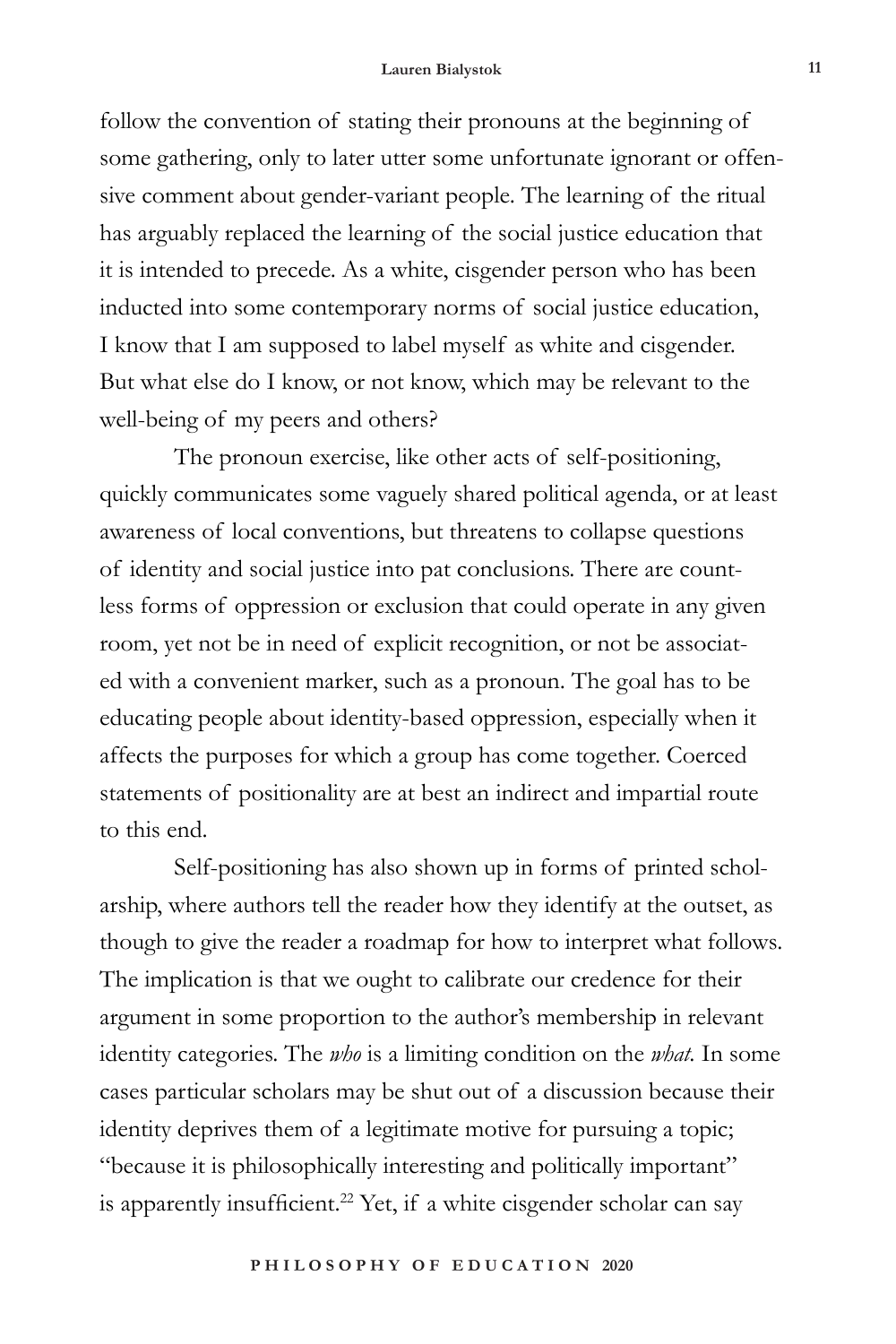something valuable about issues of gender or race, then it is unlikely to be exclusively in virtue of their self-awareness as a white cisgender person or exclusively in spite of it.

Our choices about how to position ourselves and how to select and interpret scholarly sources also give our students a tacit curriculum on what counts as "philosophy" and what is required for academic ethics. Teaching and research have evolved in concert with critical reflection on identity, and rightly so. In contrast to the canonical philosopher sorting through his reasoning alone, or in dialogue with other educated men, we may not approach philosophical questions about real people through detached circumspection alone. However, using more sources by, for example, trans, black, or other marginalized scholars, while undoubtedly a good idea, is no panacea either; it can displace the actual questions that are supposedly being raised in explorations of identity and social justice, not the least of which is: who can speak for an identity group?<sup>23</sup> It is re-essentializing and arguably appropriative to regard a marginalized identity group as one whose opinion can be sufficiently accounted for by piling on enough references. This, ironically, eclipses other aspects of the group members' identities and re-constitutes a form of oppression that liberalism seeks to vanquish. Turning to those with different identities as a simple corrective for one's own blind spots takes for granted the operations of power and epistemic authority that we are trying to solve in the first place.

The authority of lived experience may confer some epistemic gravitas to topics related to identity, but it does not resolve them. This is obvious from the fact that people with similar social locations do not agree on everything. The challenge is to address identity in ways that allow for generalizations without dehumanizing anyone.<sup>24</sup> As scholars and educators, locating ourselves with respect to the relevant social groupings is but a small step in the direction of social justice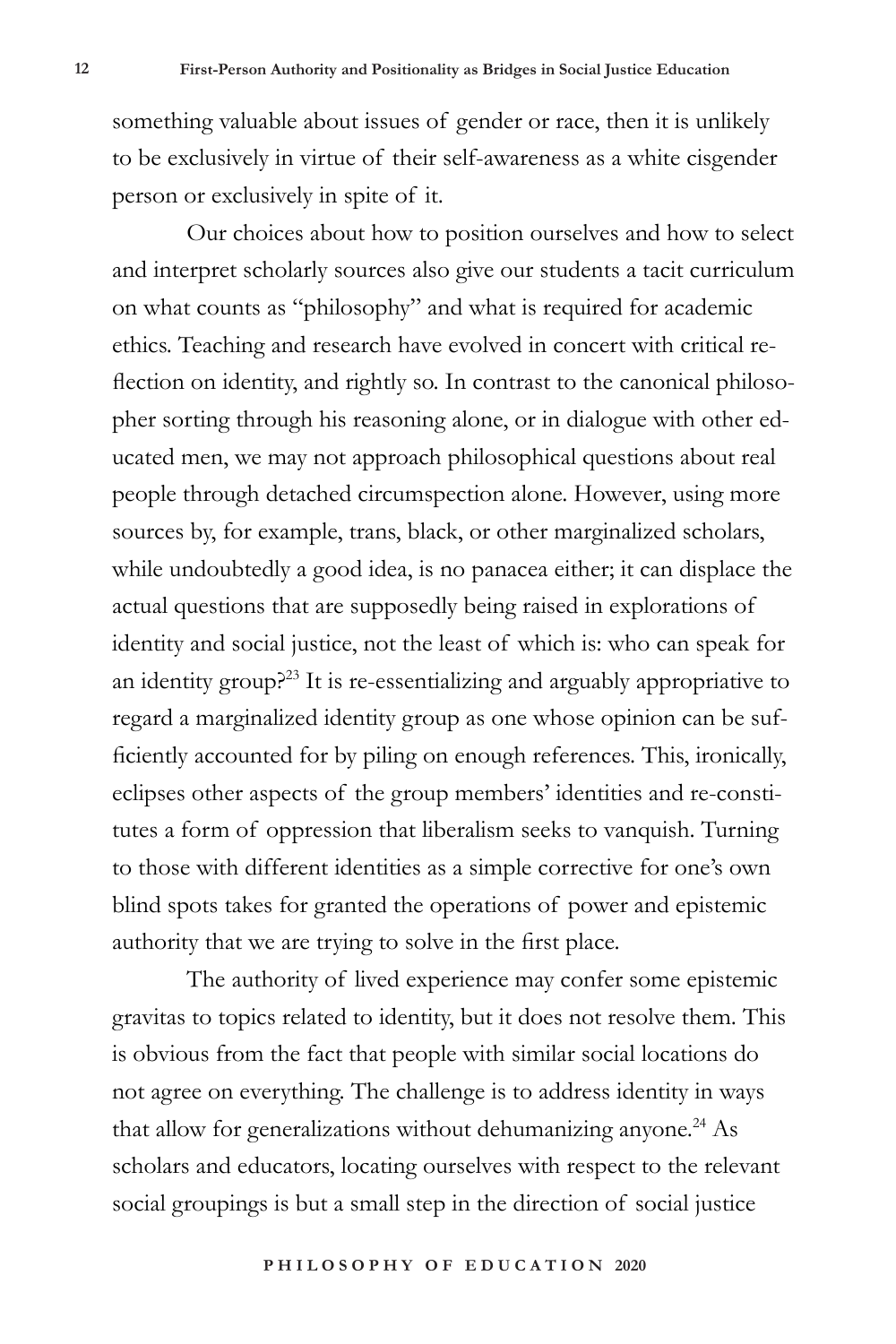education. It does not establish anyone's immunity from critique or inability to possess or acquire knowledge of a topic. In short, it is not so much a bridge as an acknowledgement of the gap.

# CONCLUSION: MIND THE GAP

Good teaching and scholarship require straddling the imperative of centering relevant voices in a conversation and the impossibility of doing so in any comprehensive and non-tokenizing manner. We need to say enough about who we are—and who we are not—to avoid the error of taking the majority experience, or whatever is familiar to us, as a stand-in for human experience; but we must do so without using identity—ours or anyone else's—as a stand-in for thinking rigorously about identity itself. Both conventional philosophy and its more critical variants have useful impulses that can be dangerously exaggerated. Philosophy's sin has traditionally been to hide behind supposedly neutral methods—or worse, to use "free speech" as an excuse to be provocative for its own sake—and critics are right to denounce such careless approaches. But rigid rules about who can speak or what words can be said only defer pressing philosophical and political challenges. As much as we want to dispel prejudice and abide by respectful norms, the test of healthy academic community cannot be unanimity among its members, or authority distributed on the basis of identity. Except in narrow circumstances, such as autobiographical narrative, identity alone does not constitute or verify any epistemic claims.

In the current climate, with our fractured discourses and accusations of political and academic failure, the metaphor of the bridge appears to be the solvent we desperately need. In this paper, I have argued that educational practices that promise to bridge identity-based differences, such as FPA and positionality, hold limited potential for resolving the kinds of deep differences that inspire animus. We are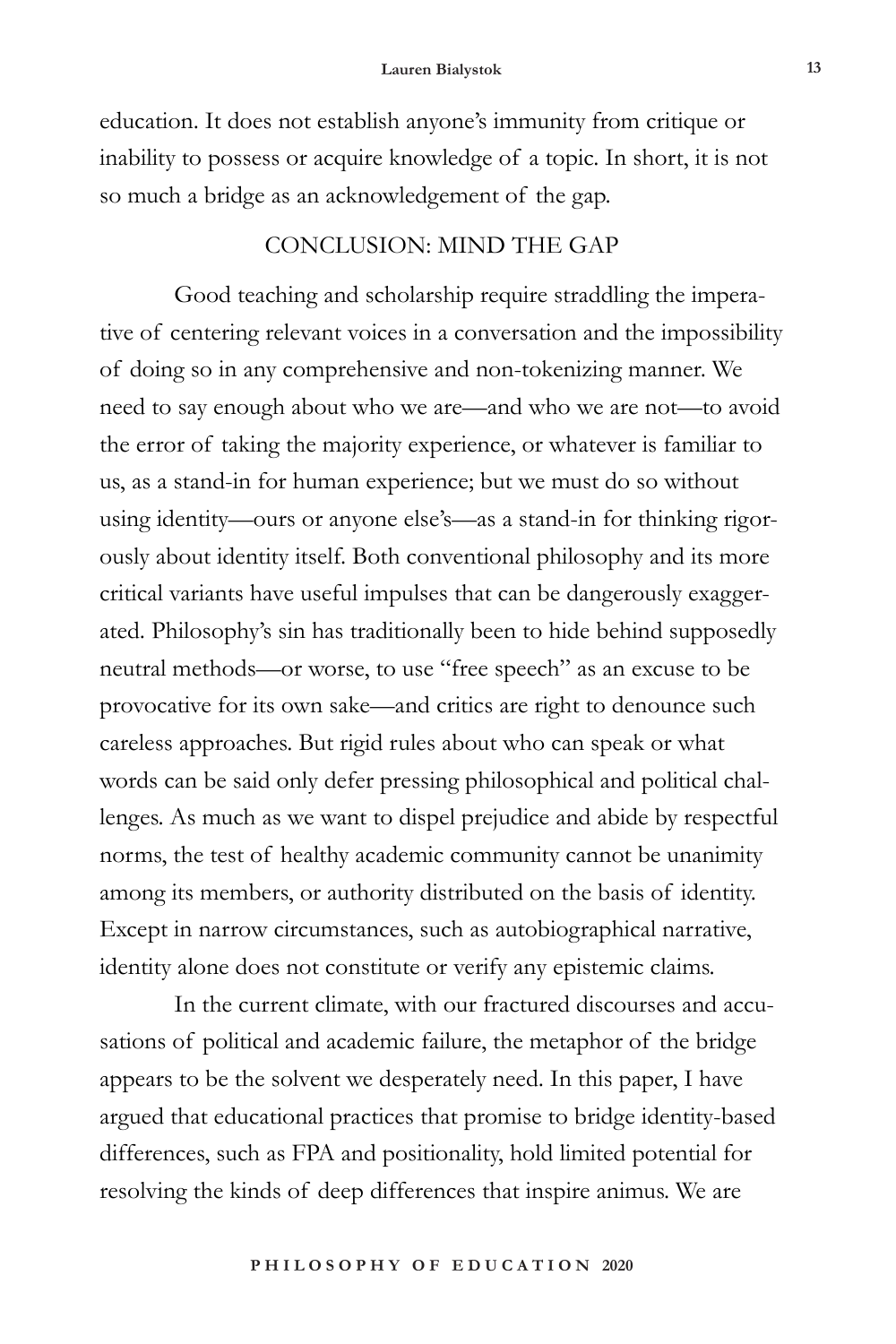unlikely to agree completely on how method and identity interact, though we can do a better job of avoiding extremes and respectfully acknowledging that the personal stakes are high. Bridges are aspirational. Perhaps a more realistic metaphor for our times is a modest sign: "Mind the Gap."

1 Justin Weinberg, "Trans Women in Philosophy: Learning from Recent Events," *Daily Nous*, June 5, 2019, http://dailynous.com/2019/06/05/trans-women-philosophy-learning-recent-events/; Mark Lance, "Taking Trans Lives Seriously," *Inside Higher Ed*, July 30, 2019, http://www.insidehighered.com/views/2019/07/30/philosophers-should-recognize-serious-risks-trans-people-face-opinion; 12 Leading Scholars, "Philosophers Should Not Be Sanctioned Over Their Positions on Sex and Gender," *Inside Higher Ed,* July 22, 2019, https://www.insidehighered.com/views/2019/07/22/ philosophers-should-not-be-sanctioned-their-positions-sex-and-gender-opinion. 2 t philosopher, "I Am Leaving Academic Philosophy Because of its Transphobia Problem," *Medium*, May 30, 2019, https://medium.com/@transphilosopher33/i-am-leaving-academic-philosophy-because-of-its-transphobia-problem-bc618aa55712.

3 In what follows, I will be using "analytic philosophy" to refer to most mainstream European and North American philosophy, except for the feminist and critical interventions that began to reshape that tradition in approximately the 1980s. 4 As examples, see John Locke, *An Essay Concerning Human Understanding* (London: Offor, 1819); Harry Frankfurt, *The Importance of What We Care About* (Cambridge: Cambridge University Press, 1988); Derek Parfit, *Reasons and Persons* (Oxford: Clarendon, 1984).

5 "Philosophizing While Black," *The 7th Avenue Project*, November 22, 2015, https:// www.stitcher.com/podcast/7-ave-project-kusp/the-7th-avenue-project-kus-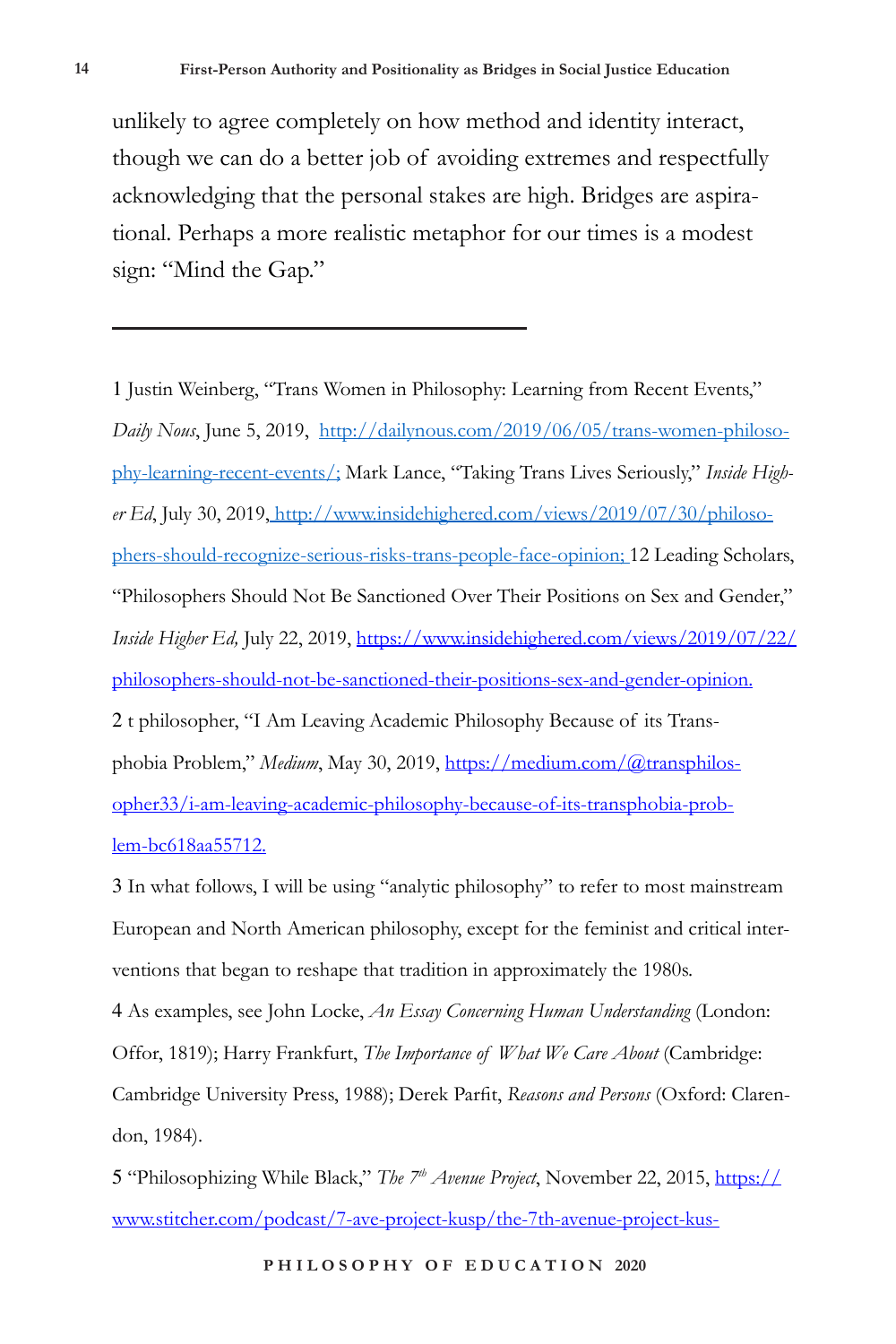#### $p/e/41643256$ .

6 Talia Mae Bettcher, "'When Tables Speak': On the Existence of Trans Philosophy," *Daily Nous*, May 30, 2018, http://dailynous.com/2018/05/30/tables-speak-existence-trans-philosophy-guest-talia-mae-bettcher/. 7 I take this form of writing to be something closer to autobiography.

8 Of course they can go coexist, as so many declarations of mixed-privilege-and-oppression suggest: "As a white, queer settler. . ." or "As a black, able-bodied woman. .  $\cdot$  .  $\cdot$ 

9 Brie Gertler, "Self-Knowledge," *The Stanford Encyclopedia of Philosophy*, ed. Edward Zalta (Fall 2017 Edition), https://plato.stanford.edu/archives/fall2017/entries/ self-knowledge/; Talia Mae Bettcher, "Trans Identities and First-Person Authority," in *You've Changed: Sex Reassignment and Personal Identity,* ed. Laurie Shrage (Oxford: Oxford University Press, 2009).

10 Richard Nisbett and Timothy DeCamp Wilson, "Telling More than We Can Know: Verbal Reports on Mental Processes", *Psychological Review* 84, no. 3 (1977).

11 For a distinction between attitudinal states and phenomenal states, see Bettcher, "Trans Identities."

12 Ian Hacking, "Kinds of People: Moving Targets," *Proceedings of the British Academy* 151 (2007).

13 Hacking, "Kinds of People."

14 Joanne Meyerowitz, *How Sex Changed: A History of Transsexuality in the United States*  (Cambridge: Harvard University Press, 2009).

15 Miranda Fricker, *Epistemic Injustice* (Oxford: Oxford University Press, 2007).

16 Fricker's (2007) category of "heuristic" injustice also affects people on the basis of their identity; see Rachel McKinnon, "Allies Behaving Badly," in *The Routledge Handbook of Epistemic Injustice*, eds. Ian James Kidd, José Medina, & Gaile Pohlhaus